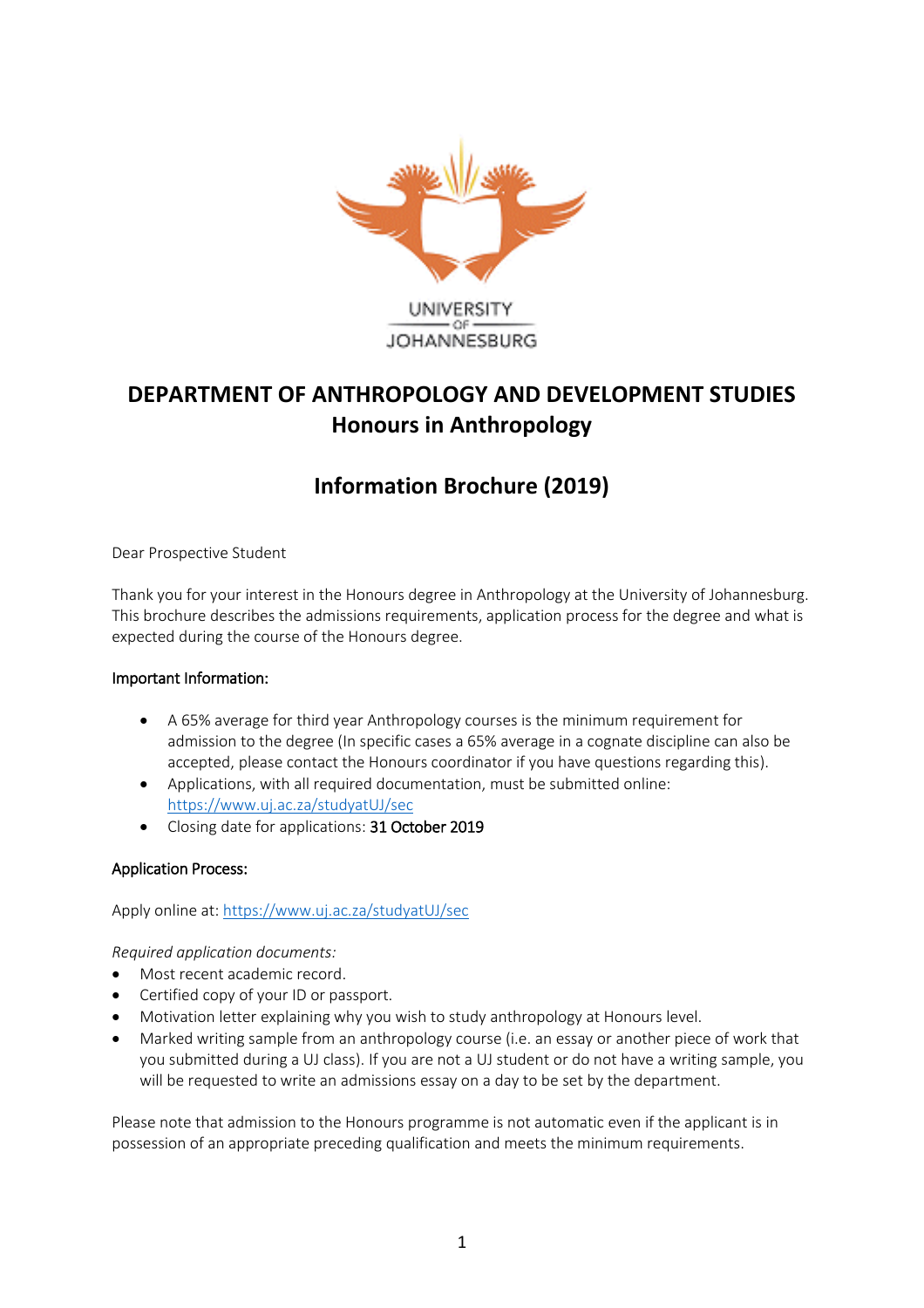#### Course Information

The Honours degree is a fulltime one-year coursework and research degree, beginning with orientation in late January and ending with the submission of research reports and writing of final exams in November. Honours courses and fieldwork options are offered in both socio-cultural anthropology, archaeology and paleo-anthropology.

Students with a concentration in archaeology will take the first term general anthropology methods course with all the anthropology students, but enrol in a specialised archaeology methods and theory course in term two. During the June/July break those with an archaeology concentration undertake a field school at Drimolen, one of the sites where the Centre for Anthropological Research conducts excavations.

During the course of the year, in addition to their coursework, students must write a research report based on original fieldwork. Students must develop their own research proposal to be presented by the end of the first term, and an ethics application to be submitted at the beginning of the second term. Students undertake fieldwork over the June/July break and write their reports during the second half of the year. Students who wish to specialise in archaeology or palaeo-anthropology may opt to write an extensive research proposal for a higher degree should they not have an appropriate field or laboratory project to base their research report on.

The research report is developed and written under the supervision of one of the Anthropology or Centre for Anthropological Research staff, and should fall broadly within their fields of specialisation.

For social-cultural anthropology: medical anthropology, anthropology of the body, urbanism, landscape, materiality, memory, gender and sexuality, anthropology of childhoods and youth, and political anthropology.

For archaeology: Stone Age archaeology and paleo-anthropology.

## Modules Offered

Five modules must be completed. Four of these must be taken within the Anthropology department, one may be taken outside of the department. Not all modules are offered every year.

#### *Compulsory Modules:*

- Methodology
- Anthropology Research Report

*Other modules offered:*

- Medical Anthropology
- Anthropology of the Body
- Political Anthropology
- Urban Anthropology
- Environmental Anthropology
- Anthropological Writing
- Anthropology of Childhoods and Youth
- Drimolen Palaeo-Anthropology and Stone Age Field School
- Methods and Theory in Palaeo-Research